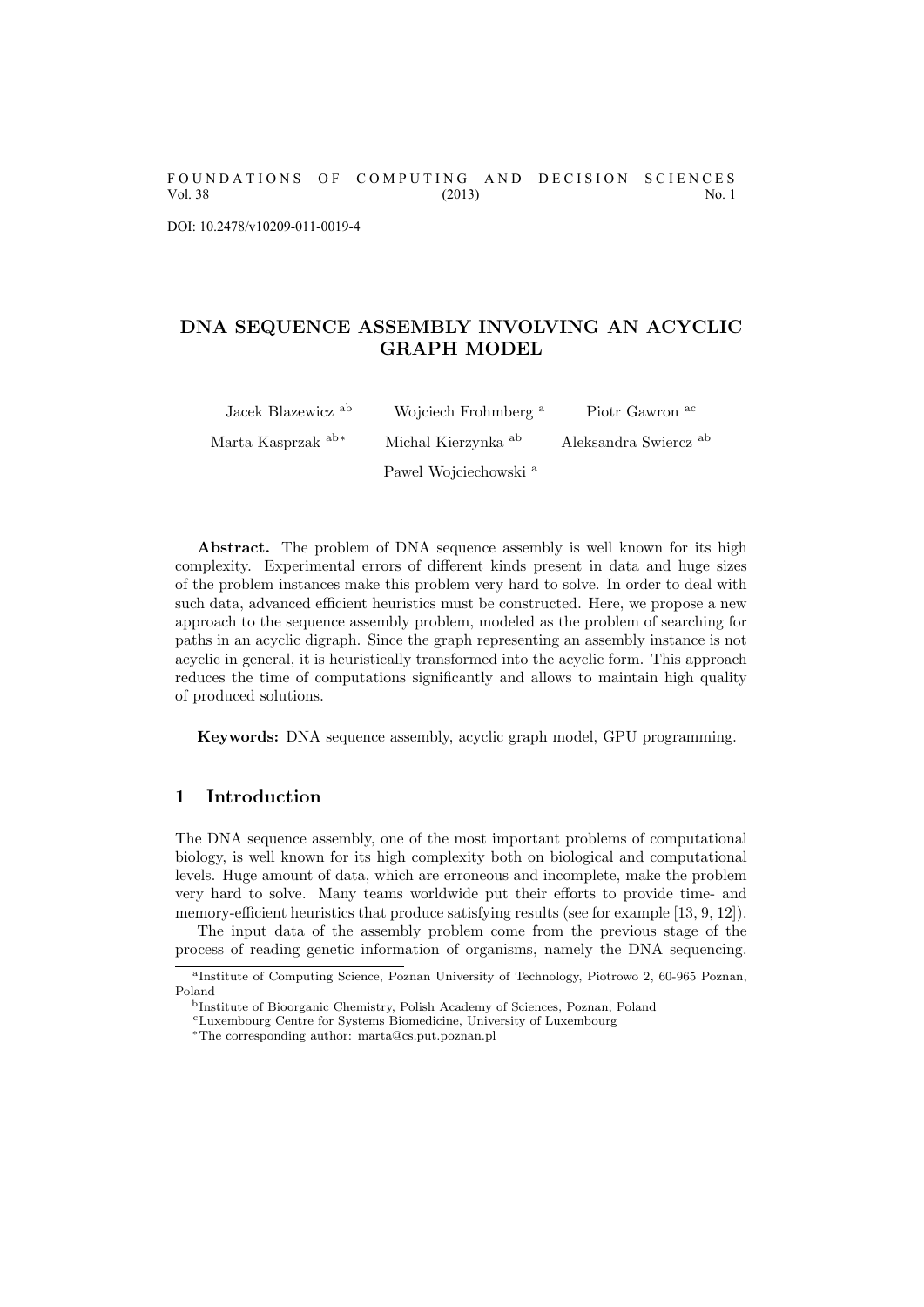A few years ago a new biochemical method of DNA sequencing, 454 sequencing owned by Roche company (formerly by 454 Life Sciences Corporation), was introduced [10]. It gives highly reliable output of relatively low cost, in short time.

The specificity of the data from the 454 sequencing requires a specialized assembly algorithm. The aim of this paper is to present such an algorithm, partially implemented for GPU, which deals well with these data and outperforms other methods known from the literature. The algorithm is a heuristic based on a graph model, the graph being built on the set of input sequences. The novelty is present in the way the solution is searched for in the graph. Here, we utilize the polynomially-solvable problem of searching for paths in an acyclic digraph, unlike in common approaches to DNA assembly, where the graph is very tangled in general. Our graph also is not acyclic at the beginning, thus we use a heuristic transformation into the acyclic form.

The organization of the paper is as follows. After an introduction to the assembly problem and the 454 sequencing approach in Section 2, the description of the graph model is presented in Section 3. Section 4 contains details of the assembly algorithm. In Section 5, results of computational tests on real-world biological data are presented, together with a comparison of other assembly programs. The conclusion is provided in Section 6.

The source code of the algorithm is available at http://bioserver.cs.put.poznan.pl/ #/Research/Download/SR-ASM/37.

#### 2 The assembly problem

The process of reading genomic sequences can be divided into three stages depending on the length of the analyzed sequence:  $sequence: sequence$  — which is determining a sequence of nucleotides in a DNA fragment of a length up to one thousand nucleotides, assem $bly$  — combining the sequenced fragments into longer contigs (continuous regions in genomes), and mapping — placing the assembled contigs in proper chromosome regions. For smaller genomes (viruses, bacteria) the stage of mapping is omitted. The whole process of reading genomic sequences is fundamental and underlies further genomic analysis, like understanding gene functions and phylogenetic relationship of species.

The problem of DNA sequence assembly can be generally defined in the following way. We have a multiset of sequences over alphabet  $\{A', C', G', T'\}$  as input. These letters stand for four nucleotides composing DNA chains. The input sequences may have different lengths (although several next-generation sequencers produce DNA fragments of the same length) and they are outcomes of the DNA sequencing process, performed by traditional gel-based laboratory experiments or by modern next-generation sequencers (454 Roche, Illumina, SOLiD). Unfortunately, the results of the sequencing usually contain misreadings and other errors, coming from biochemical steps as well as from limitations of a given sequencing program. Thus, inexact matches of sequences have to be allowed at the assembly stage. The input data come from both strands of an assembled fragment of the DNA helix. Thus, some of the input sequences have the opposite orientation than the others, and they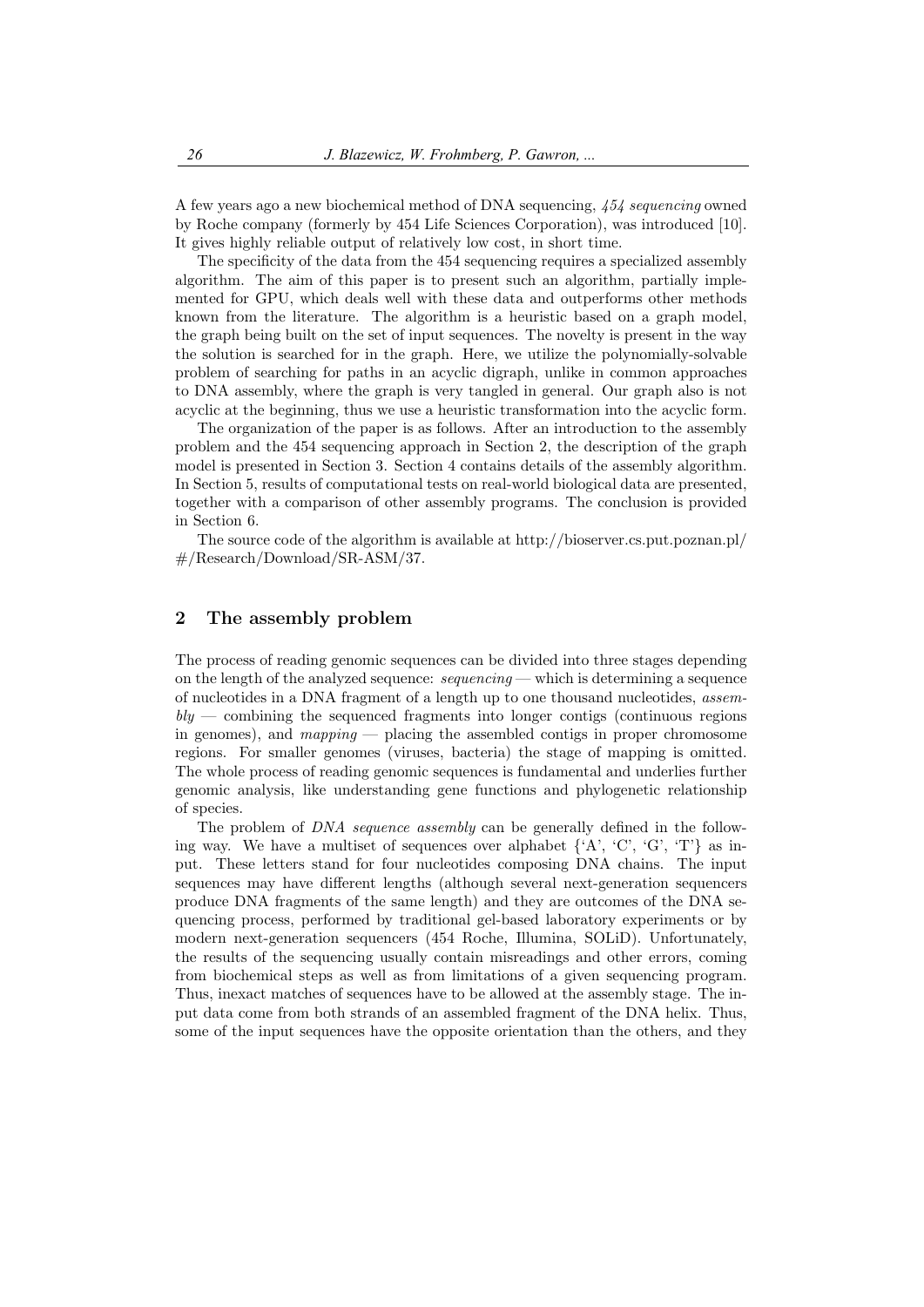should be matched in accordance with the rule of complementarity. Complementarity means, that A in one strand has T at the same position in the other strand, and C has G, respectively. For example, the reverse complement for AACATG is CATGTT. The goal of the assembly is to compose the input sequences into one sequence, or a series of contigs, in a proper order, where the criterion of evaluation of the solution can be its length (minimized during computations) or its likelihood (maximized). Example 1 provides an illustration of the general sequence assembly problem with sequences on input containing errors and coming from both DNA strands.

Example 1. Let a set of the input sequences for the DNA assembly process be {AGCA, ATCAAGCAAC, GACTC, TAGAA, TTTGCC}. Due to the fact that we assume that the sequences may contain misreadings, we must allow for inexact matches. Furthermore, as they may come from any of the DNA strands, appearance of some reverse complements in the output is permitted. One of the possible results is shown in Figure 1. In printing the resulting sequence (the one above the line) the majority rule has been used, i.e. the character appearing the greatest number of times in a column is the winner.

# TTAGCAAGGAACTCTA TTTGCC GA-CTC AGCA TTCTA ATCAAGCAAC

Figure 1: A possible assembly of sequences from Example 1

The DNA sequence assembly problem is strongly NP-hard, even in the case of data without errors and derived from one DNA strand (compare with the shortest common superstring problem).

In the approach of 454 Roche, the sequencing process is performed automatically by a sequencer, which produces a set of DNA reads (DNA fragments) with great average depth of coverage and high single read accuracy [10]. Additionally to the reads, one gets rates of confidence for every nucleotide. Similarly as in other sequencing methods, the produced reads come from both DNA strands and include insertions, deletions, and substitutions of nucleotides with reference to the source. Dealing with these errors became the main goal of algorithms solving the computational part of the assembly process. Consequently, they cannot avoid incorporating some of these errors into their results.

#### 3 Graph model

In a graph-theoretical model of the DNA assembly problem, used also in our approach, every DNA fragment (read) is represented by a vertex in a directed weighted graph. Two vertices are connected by an arc if they are likely to be neighbors in a potential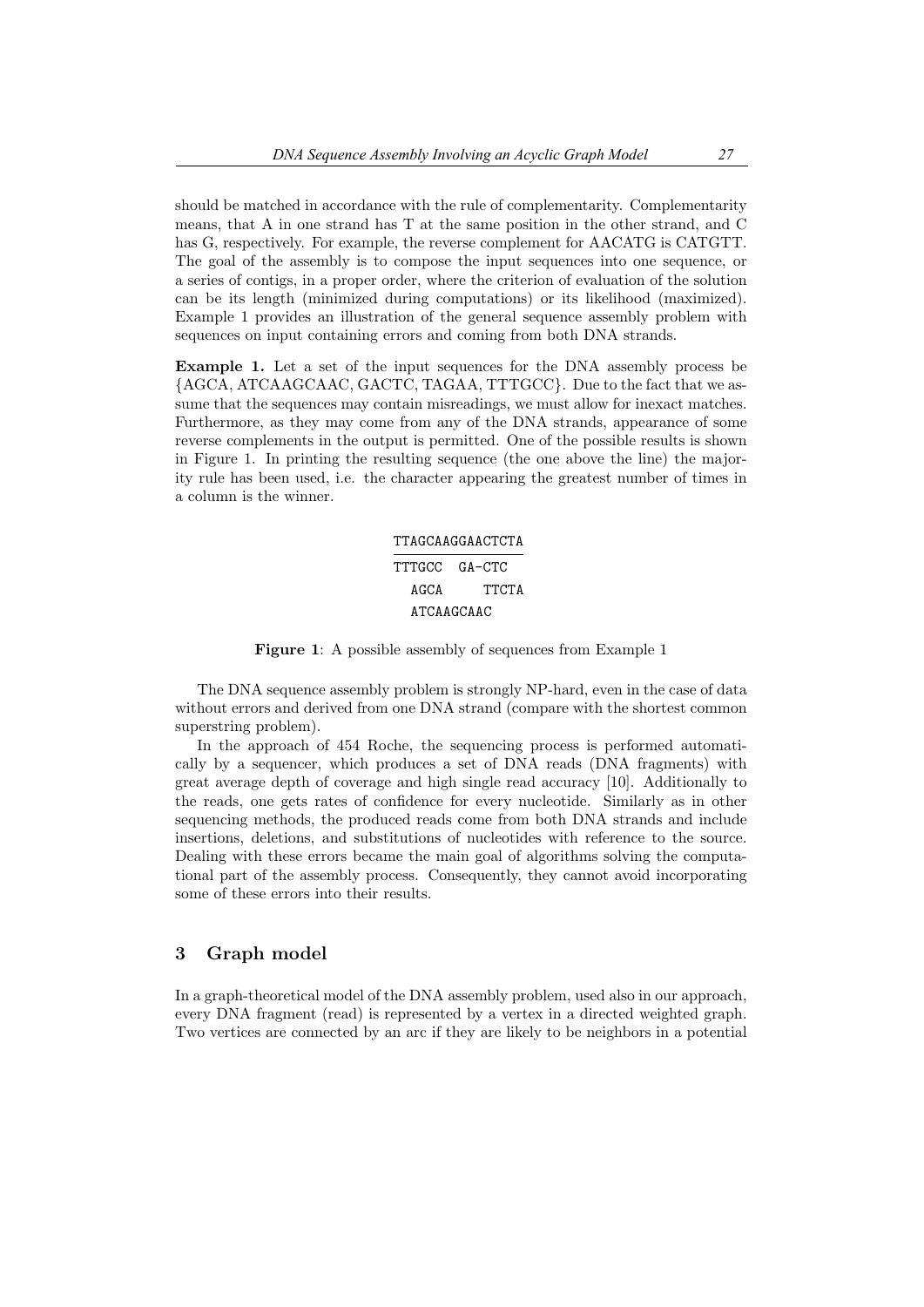solution. It means that the fragments represented by the vertices overlap more or less accurately. Algorithms of more theoretical nature allow only for exact matches of the overlapping fragments. In practice, overlaps which are admitted are those whose number (or percentage) of mismatches between paired nucleotides is below an acceptable threshold. It can be calculated by classical dynamic programming algorithm for semi-global alignment (a variant of [11]). Weights on the arcs represent then the score of the alignment — the higher, the better.

An example of such a graph is shown in Figure 2. This graph is complete, but in practice — when a threshold on the score is defined — the weaker arcs are not present. Another practical problem, which is lack of knowledge which DNA fragments should be replaced by their reverse complements, is solved by doubling the graph. Every vertex has then a dual vertex standing for the reverse complement of its sequence, and arcs are added similarly. Finally, when searching for a path, only one vertex from every pair can be visited.

Example 2. In Figure 2 a graph modeling the following set of sequences is present: {ACCGTGT, CGGTGTG, GGTGTGG, GTGCTGGG}. To simplify the example, all sequences are assumed to belong to the same DNA strand (no reverse complement is taken into account), what in general cannot be done. Weights on arcs correspond to the scores of semi-global alignment of pairs of sequences, where every match of nucleotides gets  $+1$  and every mismatch or gap gets  $-1$ . This instance can be assembled into one consensus sequence ACCGGTGTGGG, which can be obtained from the Hamiltonian path with the highest total weight.



Figure 2: A graph representing the instance from Example 2

All of these properties imply that exact algorithms for the problem, or even heuristics, are highly inefficient for the usual number of input fragments — hundreds of thousands and more. A complete graph on n vertices requires  $O(n^2)$  memory, hence some reduction in size is necessary. In our approach, a heuristic procedure chooses pairs of fragments which look similarly and computes alignments only for them. The incomplete graph makes no longer possible to find one continuous resulting path (another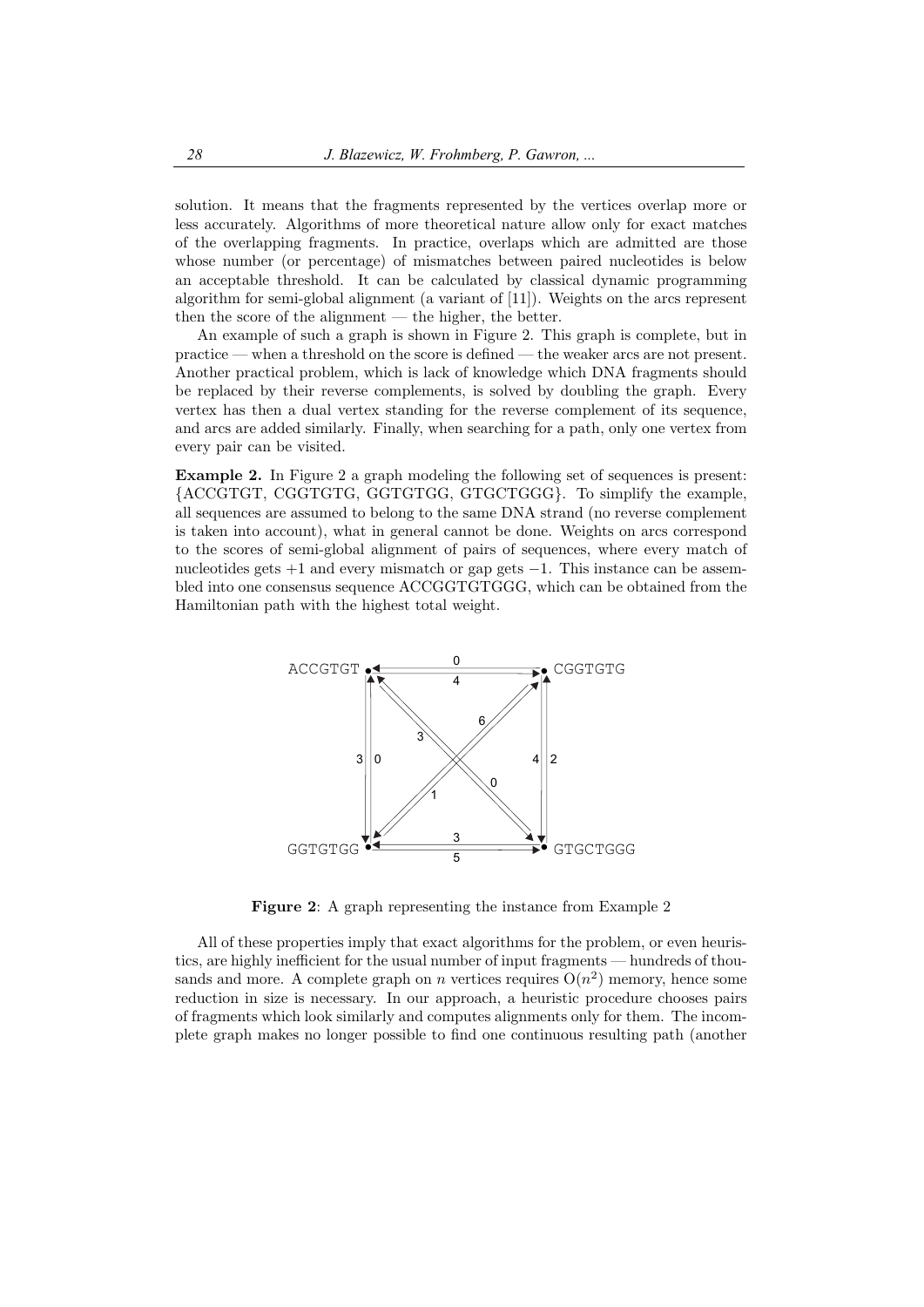reason can be incompleteness of information coming from the sequencing stage). Now, instead of looking for one path in a graph with the highest score, the algorithm needs to look for many long and good paths. This problem is similar to the minimum path covering problem, which is NP-hard in general but easy for acyclic digraphs (see e.g.  $[1]$ ).

There are, however, some differences in the path covering problem in DAGs and the model used for solving the DNA assembly problem. The main issue is that the assembly graph is not acyclic. The second problem concerns dual vertices: only one node from a pair can be used. To make the graph acyclic we propose the following heuristic approach. First of all, after computing semi-global alignments, results with scores that indicate many errors (more than 8) are rejected. Setting the threshold to a lower value cannot be done due to sequencing errors existing in the input data. This reduces the number of cycles in the graph, but does not remove all of them. Then, all strongly connected components are separately transformed into acyclic forms.

To handle this task, two heuristic methods have been checked. The first one is an intuitive approach: removing the worst arc from every strongly connected component as long as it contains a cycle. The second one is more sophisticated: from every strongly connected component one vertex is chosen and split into two vertices,  $v_s$  with all arcs leaving the initial vertex and  $v_t$  with all incoming arcs. Next, the max-flow min-cut algorithm [7] is run to find a minimal cut needed to disconnect the source  $v_s$ and the sink  $v_t$ .

The second problem with dual vertices is solved by a similar heuristic procedure. Directions of arcs are temporarily disregarded (arcs replaced by pairs of antiparallel arcs) and if in any connected component there are both vertices from a dual pair, they become the source and the sink, and a cut disconnecting them is looked for.

At this stage the algorithm for finding minimum path covering can be applied. Using dynamic programming we get paths from the longest to the shortest. The algorithm guarantees that a current path is as long as possible, but henceforth it can result in decreased length of next paths.

#### 4 Algorithm

We have recently invented a new assembly algorithm working very well with the data from 454 sequencer [2], but consuming noticeable amount of time. In this algorithm our ideas from previous approaches to DNA sequencing by hybridization were partially applied [3, 6]. Now, basing on a series of tests on raw data coming from a real experiment with 454 sequencer, we decided to implement our new algorithm with partial parallelization for GPU. Using a GPU as a computational platform is relevant, due to huge amount of data being the input for the assembly process; many independent tasks — here alignment of pairs of sequences — can be executed simultaneously.

A set of sequences which are a few hundred nucleotides long and rates of confidence for every nucleotide from the set constitute the algorithm's input. As the sequences can come from either of the two complementary strands of the analyzed DNA fragment, at the beginning of the algorithm the input set is doubled by reverse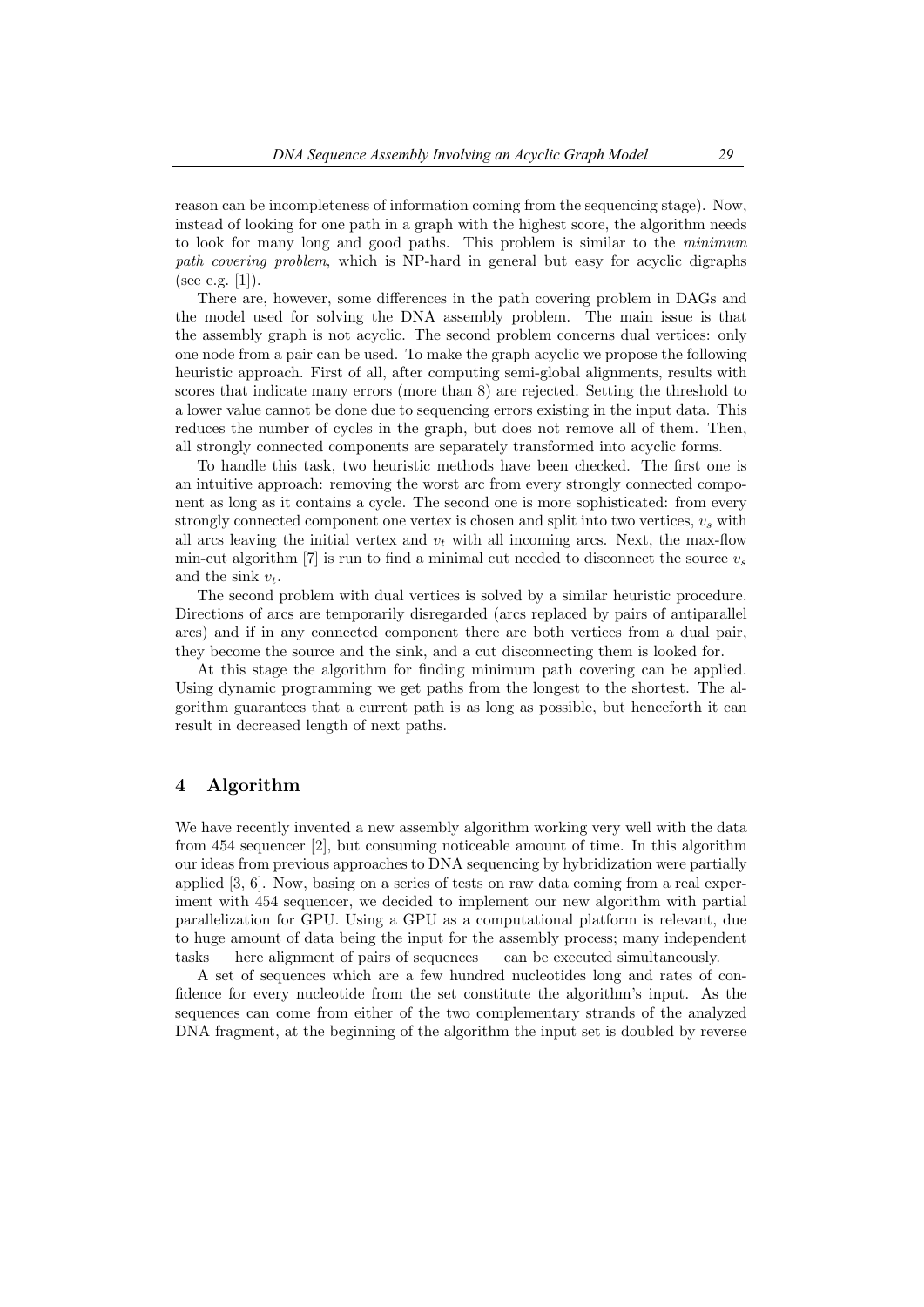complements of the input sequences, which are added to the data. (Later on, only one of the complementary fragments is used in the assembly process, as described in the previous section.) The rates of confidence constitute positive numbers corresponding to the level of reliability of a given nucleotide, and vary from 0 to over 30. The highest values are reserved for single nucleotides read by the sequencer without any doubt.

The algorithm is composed of three phases: computing overlaps of input sequences, building the graph together with searching for paths, and finally printing the resulting consensus sequence. The first phase in previous implementation took the longest time and it was the main part aimed for the parallelization. We incorporated a new module of semi-global alignment implemented for GPU [4], which significantly shortened this computational phase. (Similar GPU approach was sucessfully used for other problem, multiple sequence alignment [5], what inspired us to apply it here.) Only promising pairs of input reads have been selected to the semi-global alignment, on the base of their similarity in "windows" and also on the confidential rates.

Basing on the computed overlaps, in the second phase of the algorithm a graph is constructed with arcs corresponding to feasible overlaps between sequences in vertices. The arcs are weighted by the remembered shift of the overlap and the error of the connection. The error is the total number of penalties for mismatches between nucleotides in the overlap, calculated by our GPU algorithm. Next, a series of additional operations is done, which helps repair the graph in case the heuristic procedure of selecting pairs in the first phase fails. These operations can add an arc for a new pair classified now as promising, or remove some vertices corresponding to sequences contained in other ones.

Next, the graph is submitted to the procedure of making it acyclic, which has been described in the previous section. A solution for the minimum path covering problem, which is looked for in the reduced graph, is a set of paths passing through one of the vertices representing either the straightforward fragment provided in the input, or its reverse complementary counterpart. Every path corresponds to a contig and is constructed with the following optimization criteria used sequentially: first the minimum shift between neighboring sequences is used, then the minimum error of traversed arcs.

The third phase of the algorithm consists in printing the series of obtained contigs. Instead of the most frequently used majority rule, we decided to implement another one. Namely, if a nucleotide of one type occurs at a given position in the alignment in over 50% of sequences, then it is printed in the consensus sequence, otherwise, it is rejected.

## 5 Results

Computational tests have been performed on data coming from a real biochemical experiment with 454 sequencer, done in Lawrence Livermore National Laboratory cooperating with Joint Genome Institute. The aim of that experiment was to sequence the whole 1.84 Mbp genome of bacteria Prochlorococcus marinus. The output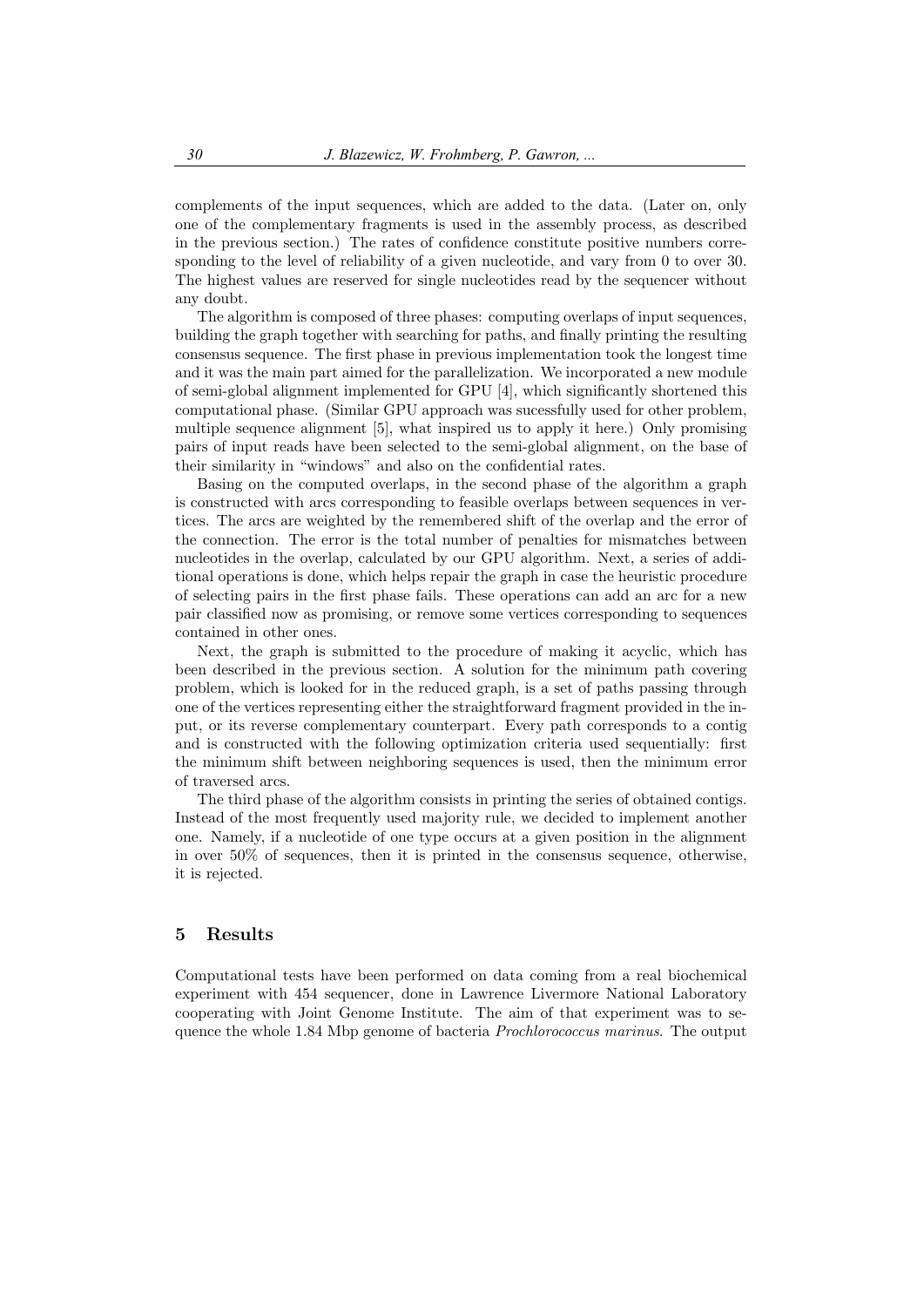|                | Basic  |                   | GPU    |                   | Acyclic |                | Flow   |                   |
|----------------|--------|-------------------|--------|-------------------|---------|----------------|--------|-------------------|
| Contig<br>No.  | length | quality<br>$[\%]$ | length | quality<br>$[\%]$ | length  | quality<br>[%] | length | quality<br>$[\%]$ |
| 1              | 50362  | 48.18             | 42121  | 98.70             | 68088   | 68.75          | 70949  | 52.48             |
| $\mathfrak{D}$ | 42865  | 97.84             | 40543  | 79.29             | 49012   | 98.59          | 68088  | 68.75             |
| 3              | 38290  | 64.02             | 36787  | 99.18             | 45484   | 99.28          | 49012  | 98.59             |
| 4              | 38271  | 99.09             | 35341  | 98.77             | 38634   | 96.62          | 45484  | 99.28             |
| 5              | 38212  | 99.06             | 35021  | 98.65             | 37043   | 61.09          | 38634  | 96.62             |
| 6              | 37920  | 96.80             | 33826  | 98.92             | 36644   | 98.73          | 37043  | 61.09             |
| 7              | 34906  | 99.35             | 33111  | 74.23             | 34881   | 99.14          | 36644  | 98.73             |
| 8              | 34248  | 99.33             | 31872  | 98.83             | 33623   | 99.57          | 34881  | 99.14             |
| 9              | 32959  | 98.10             | 29886  | 98.92             | 31807   | 98.56          | 33623  | 99.57             |
| 10             | 32855  | 99.42             | 28268  | 98.45             | 28804   | 98.57          | 31807  | 98.56             |
| average        | 38089  | 90.12             | 34678  | 94.39             | 40402   | 91.89          | 44617  | 87.28             |
| n50            |        | 16274             |        | 12915             |         | 17509          |        | 16227             |
| time [s]       |        | 13054             |        | 11251             |         | 2436           |        | 2520              |

Table 1: Results of DNA assembly of the whole genome of bacteria Prochlorococcus marinus obtained by newly implemented approaches

of the sequencer contained over 300000 sequences of length of about 100 nucleotides. Together with the sequences, their rates of confidence were provided.

In Table 1 collective results for all newly implemented approaches are shown. "Basic" is a modernized algorithm from [2], "GPU" differs from it in GPU procedure for semi-global alignment and distinct way of selecting promising pairs. "GPU" enhanced by the intuitive method of making the graph acyclic is named "Acyclic", and "Flow" when realizes max-flow min-cut algorithm. Ten longest contigs obtained by the programs are taken into account.

The quality, i.e. the similarity of the produced contigs to fragments of the genome, is quite high for all the implementations, but the best (on average) for "GPU". On the other hand, the mean length of these contigs is the smallest. The length and the quality are somehow connected, and the best pair of average values of these parameters is present for "Acyclic". The most advanced method "Flow" gives the longest contigs, but of lowest quality.

N50 is a popular biological measure for evaluating assembly results. If we order all the generated contigs with decreasing length, n50 is equal to the length of the first contig in this order satisfying the condition, that its length and lengths of longer contigs summed up, give at least half of the assembled DNA. So, the greater n50, the better the results are. Again "Acyclic" has the best value of this measure, also its computation time is the shortest.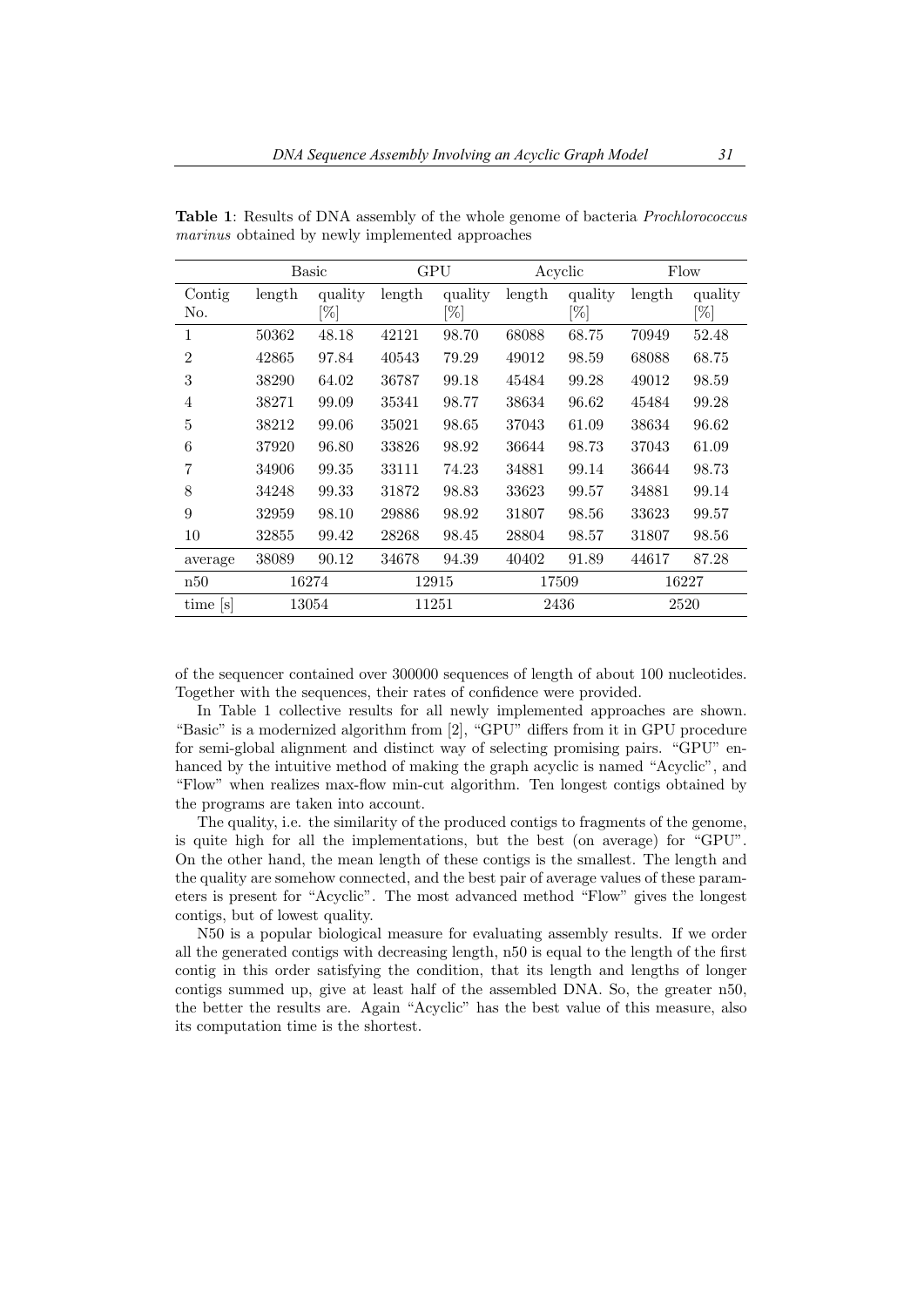|                | PHRAP  |         | <b>NEWBLER</b> |         | CAP3   |         | VELVET |         |
|----------------|--------|---------|----------------|---------|--------|---------|--------|---------|
| Contig         | length | quality | length         | quality | length | quality | length | quality |
| No.            |        | $[\%]$  |                | [%]     |        | [%]     |        | [%]     |
| 1              | 19534  | 93,60   | 76956          | 99.29   | 7139   | 99.85   | 3121   | 99.90   |
| $\mathfrak{D}$ | 18010  | 99,54   | 66481          | 99.38   | 6487   | 99.69   | 2737   | 99.96   |
| 3              | 17468  | 99,52   | 66153          | 99.45   | 5361   | 99.91   | 2551   | 99.90   |
| 4              | 14367  | 85,35   | 50293          | 99,31   | 5266   | 99,85   | 2468   | 100,00  |
| 5              | 14286  | 99,71   | 45002          | 99,49   | 5034   | 99,76   | 2305   | 100,00  |
| 6              | 14174  | 99,29   | 41745          | 99,40   | 4756   | 99.74   | 2148   | 99,88   |
| 7              | 14106  | 99,56   | 41642          | 99,48   | 4690   | 99.89   | 2002   | 99,90   |
| 8              | 14055  | 99,45   | 40488          | 99,41   | 4676   | 99.74   | 1958   | 99,90   |
| 9              | 12816  | 99,66   | 34780          | 99,45   | 4663   | 99.83   | 1916   | 99,95   |
| 10             | 12711  | 99,23   | 33585          | 45,71   | 4609   | 99,87   | 1911   | 99,82   |
| average        | 15153  | 97,49   | 49713          | 94,04   | 5268   | 99,81   | 2312   | 99,92   |
| n50            |        | 5241    |                | 22745   |        | 1517    |        | 518     |
| time  s        |        | 2067    |                |         |        | 12376   |        | 328     |

Table 2: Results of DNA assembly of the whole genome of bacteria Prochlorococcus marinus obtained by other approaches

In Table 2 results of other widely known assembly programs are presented. The algorithms are PHRAP (www.phrap.org), NEWBLER (a commercial package), CAP3 (seq.cs.iastate.edu [8]), and VELVET (www.ebi.ac.uk/∼zerbino/velvet/ [13]).

The tests from Table 2 were performed in a different computational environment, thus the times cannot be directly compared with the ones from Table 1. As one can observe, NEWBLER produces the best results. Among academic approaches, our algorithms (in all presented variants) have the best achievements in the lengths of contigs, while other authors' programs have contigs of better average quality.

## 6 Conclusion

In this paper we have proposed a new algorithm for DNA sequence assembly, involving the acyclic graph model, which generally outperforms other widely known and previously published assembly algorithms. Only a commercial package, NEWBLER, distributed together with 454 sequencing equipment, has produced better results. Considering non-commercial academic methods, our algorithm in all its variants has proven to be the best in length of generated contigs. The contigs' similarities to the original genome are generally high with few exceptions, which are to be elim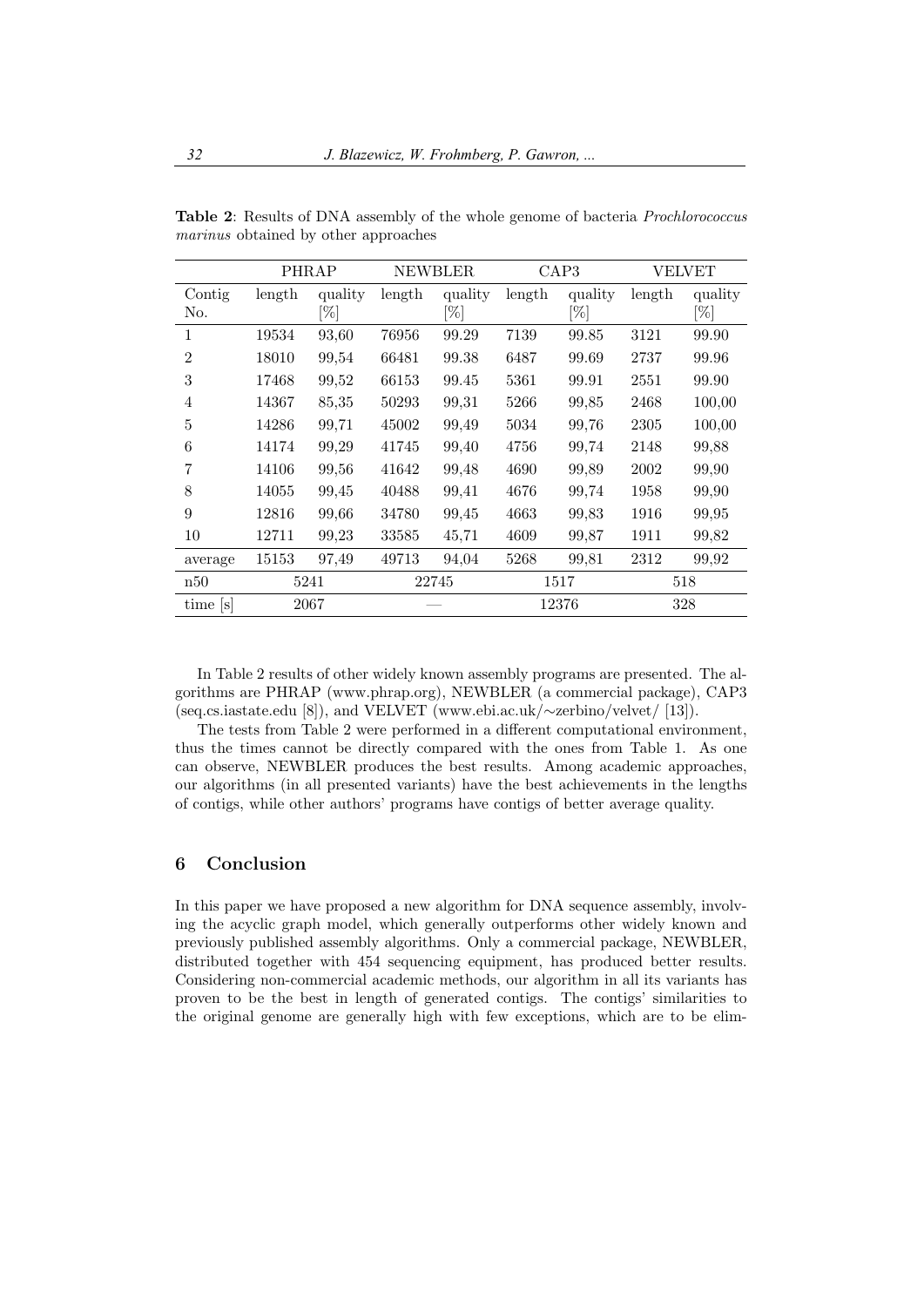inated in our further work. Partial implementation for GPU reduced the overall computation time, however, further reduction in time could be made. Our research plans include, among others, adapting the whole program to a parallel environment without any loss of quality of its results.

## 7 Acknowledgements

The authors would like to thank Rudi Balling for his valuable help in the realization of this project. The research has been supported by grant No. FNR/11/AM2c/20 from the National Research Fund, Luxembourg, and grants No. DEC-2011/01/B/ST6/07021 and No. 2012/05/B/ST6/03026 from the National Science Centre, Poland.

## References

- [1] J. Bang-Jensen and G. Gutin, Digraphs. Theory, Algorithms and Applications, Springer-Verlag (2007).
- [2] J. Blazewicz, M. Bryja, M. Figlerowicz, P. Gawron, M. Kasprzak, E. Kirton, D. Platt, J. Przybytek, A. Swiercz, and L. Szajkowski, Whole genome assembly from 454 sequencing output via modified DNA graph concept, Computational Biology and Chemistry 33 (2009) 224–230.
- [3] J. Blazewicz, P. Formanowicz, M. Kasprzak, W.T. Markiewicz, and A. Swiercz, Tabu search algorithm for DNA sequencing by hybridization with isothermic libraries, Computational Biology and Chemistry 28 (2004) 11–19.
- [4] J. Blazewicz, W. Frohmberg, M. Kierzynka, E. Pesch, and P. Wojciechowski, Protein alignment algorithms with an efficient backtracking routine on multiple GPUs, BMC Bioinformatics (2011) 12:181.
- [5] J. Blazewicz, W. Frohmberg, M. Kierzynka, P. Wojciechowski, G-MSA a GPU-based, fast and accurate algorithm for multiple sequence alignment, Journal of Parallel and Distributed Computing (2012), in press.
- [6] J. Blazewicz, F. Glover, M. Kasprzak, W.T. Markiewicz, C. Oguz, D. Rebholz-Schuhmann, and A. Swiercz, Dealing with repetitions in sequencing by hybridization, Computational Biology and Chemistry 30 (2006) 313–320.
- [7] L.R. Ford, Jr. and D.R. Fulkerson, Maximal flow through a network, Canadian Journal of Mathematics 8 (1956) 399–404.
- [8] X. Huang, A. Madan, CAP3: a DNA sequence assembly program Genome Research 9 (1999) 868-877.